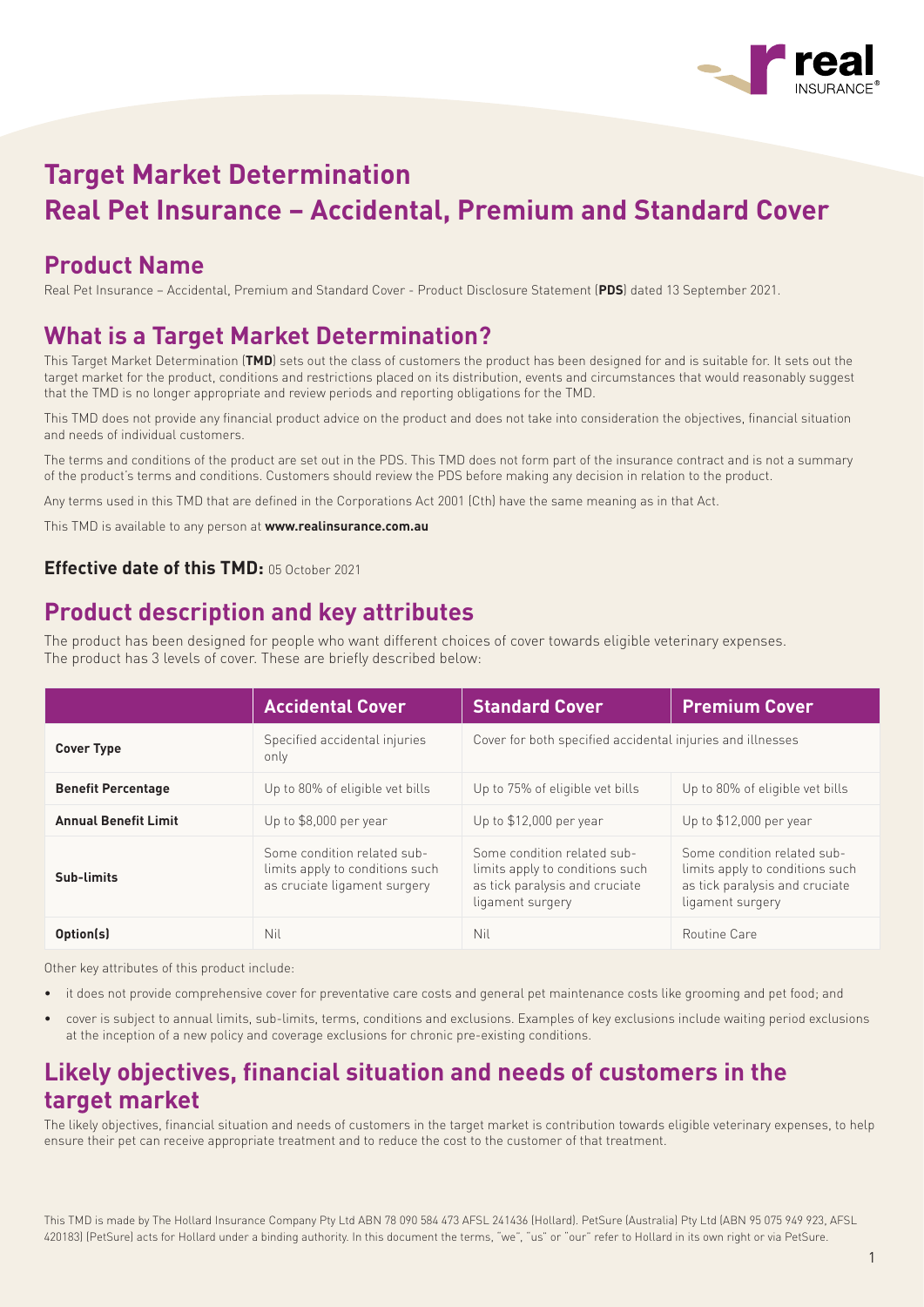## **Target market for the product**

The overall target market for the product applies to all levels of cover available. Each level of cover also has parameters which apply in addition to the overall target market.

| Who this product may be suitable for                                                                                                                                                                                                                    | Who this product may not be suitable for                                                                                                                                                                |  |
|---------------------------------------------------------------------------------------------------------------------------------------------------------------------------------------------------------------------------------------------------------|---------------------------------------------------------------------------------------------------------------------------------------------------------------------------------------------------------|--|
| A person is in our target market for this product if they:                                                                                                                                                                                              | A person will not be in our target market if they:                                                                                                                                                      |  |
| have a domestic dog, cat or hybrid that is legally available in<br>✔<br>Australia; and                                                                                                                                                                  | • have a pet which has sustained chronic pre-existing conditions<br>which are likely to require ongoing veterinary treatment and                                                                        |  |
| want cover towards the costs associated with specified<br>✔<br>accidental injuries that their pet may experience, such as<br>injury suffered as a result of a motor vehicle accident, burn<br>or electrocution and traumatic ligament or tendon injury. | want cover for those treatment costs; or<br>want to cover the costs of treatment for illnesses or accidents<br>not covered by this policy, or other maintenance costs<br>associated with pet ownership. |  |

## **Target market for each level of cover**

In addition to the overall target market, these additional parameters apply based on the level of cover selected.

### **Accidental Cover (specified accidental injury only)**

| Who this level of cover may be suitable for                                                       | Who this level of cover may not be suitable for                                                                                                                                                       |  |
|---------------------------------------------------------------------------------------------------|-------------------------------------------------------------------------------------------------------------------------------------------------------------------------------------------------------|--|
| A person is in our target market for this level of cover if<br>they want:                         | A person will not be in our target market for this level of cover<br>if they:                                                                                                                         |  |
| up to 80% of their eligible veterinary expenses covered up to<br>V.<br>\$8,000 per policy period. | want cover for any illness that a pet may experience; or<br>$\bullet$<br>do not want sub-limits or want different sub-limits to apply<br>$\bullet$<br>for treatment for cruciate ligament conditions. |  |

### **Standard Cover (specified accidental injury and illness)**

| Who this level of cover may be suitable for |                                                                                                                                                        | Who this level of cover may not be suitable for                                                                                                |  |
|---------------------------------------------|--------------------------------------------------------------------------------------------------------------------------------------------------------|------------------------------------------------------------------------------------------------------------------------------------------------|--|
|                                             | A person is in our target market for this level of cover if<br>they want:                                                                              | A person will not be in our target market for this level of cover<br>if they:                                                                  |  |
| $\blacktriangledown$                        | cover towards the costs associated with treating a range of<br>illnesses, such as cancer treatments and other temporary and<br>chronic conditions; and | do not want sub-limits or want different sub-limits to apply for<br>$\bullet$<br>treatment for tick paralysis or cruciate ligament conditions. |  |
|                                             | $\vee$ up to 75% of their eligible veterinary expenses covered up to<br>\$12,000 per policy period.                                                    |                                                                                                                                                |  |

### **Premium Cover (specified accidental injury and illness)**

| Who this level of cover may be suitable for                               |                                                                                                                                                        | Who this level of cover may not be suitable for<br>A person will not be in our target market for this level of cover<br>if they:               |  |
|---------------------------------------------------------------------------|--------------------------------------------------------------------------------------------------------------------------------------------------------|------------------------------------------------------------------------------------------------------------------------------------------------|--|
| A person is in our target market for this level of cover if<br>they want: |                                                                                                                                                        |                                                                                                                                                |  |
| $\vee$                                                                    | cover towards the costs associated with treating a range of<br>illnesses, such as cancer treatments and other temporary and<br>chronic conditions; and | do not want sub-limits or want different sub-limits to apply for<br>$\bullet$<br>treatment for tick paralysis or cruciate ligament conditions. |  |
| $\blacktriangledown$                                                      | up to 80% of their eligible veterinary expenses covered up to<br>\$12,000 per policy period.                                                           |                                                                                                                                                |  |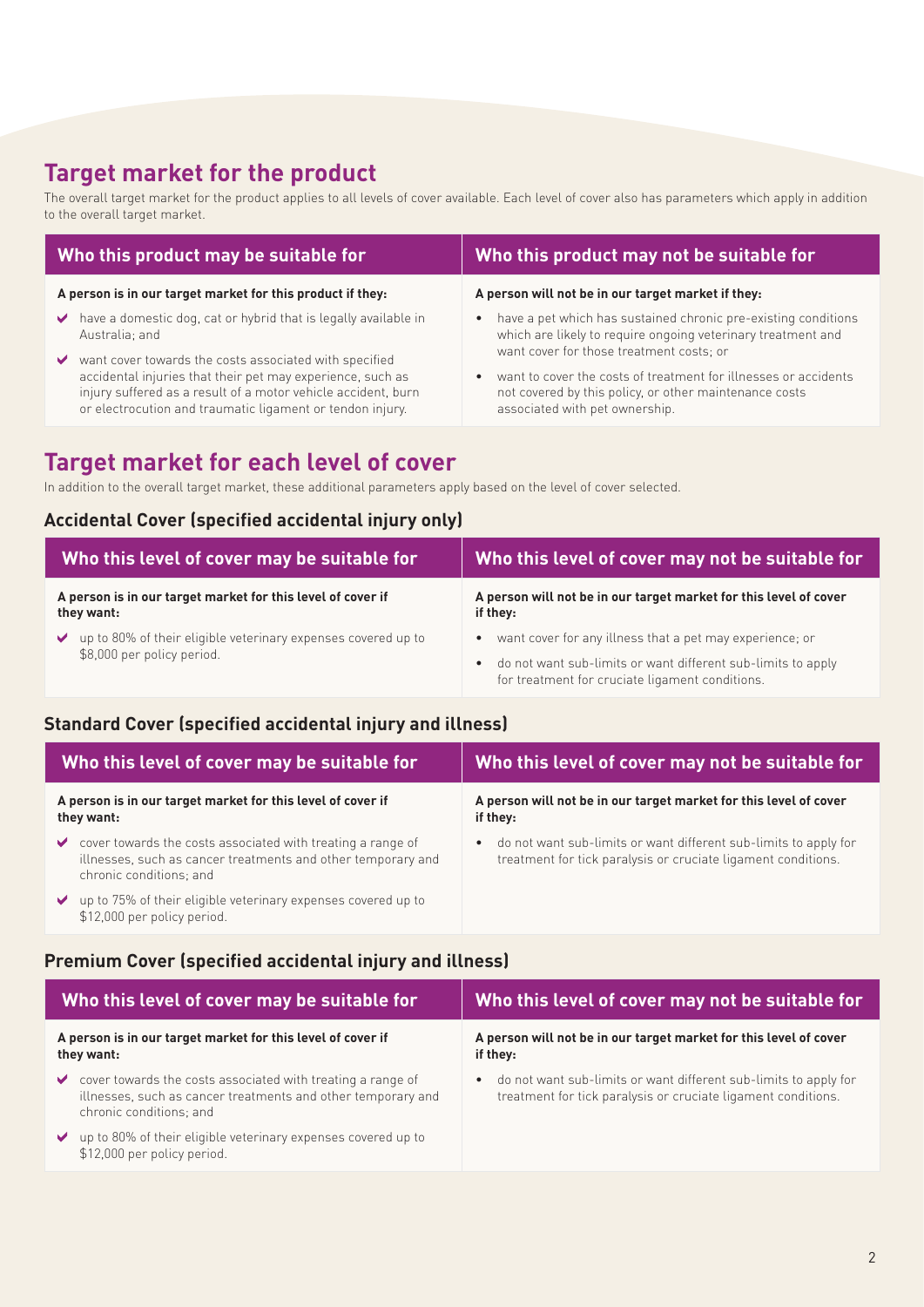### **Option: Routine Care**

|   | Who this option may be suitable for                                                                                                                 | Who this option may not be suitable for                                                         |
|---|-----------------------------------------------------------------------------------------------------------------------------------------------------|-------------------------------------------------------------------------------------------------|
|   | A person is in the target market for this option if they:                                                                                           | A person will not be in the target market for this option if they:                              |
| ✔ | want a limited amount reimbursed for specified preventative<br>treatments and ownership costs like desexing, microchipping<br>or heartworm control. | • do not want reimbursement for these specified preventative<br>treatments and ownership costs. |

### **Consistency between the product and target market**

This product will likely meet the likely objectives, financial situation and needs of the target market because it addresses the needs of customers in the target market to reduce the costs of eligible veterinary expenses.

### **Distribution conditions**

This product is distributed through:

- visiting the website of Real Insurance; or
- calling the contact centre of Real Insurance; or
- visiting the website or calling the contact centre of a Real Insurance authorised distribution partner.  $\blacktriangleright$

Please note: Accidental Cover is only available to renewing customers.

All enquiries made online use a quotation tool which ask the customer to answer a series of questions before finalising a quote. Customers seeking a quote via the phone will be asked a series of questions from a system-based script by a trained operator. The response to these questions will determine if the customer meets the eligibility criteria, which align with the description of the target market set out above. A sale will not progress if these eligibility criteria are not met.

All call centre representatives are provided with adequate training and their sales are routinely monitored by us to ensure that they sell the product only to customers who are in the target market.

We also have arrangements in place with Real Insurance, a trading name of Greenstone Financial Services Pty Ltd (ABN 53 128 692 884, AFSL 343079) (GFS), for ensuring that the product is distributed in accordance with this TMD.

## **Reviewing this document**

#### **Periodic review**

We will review this TMD within 24 months from its commencement date and subsequently every 24 months thereafter.

### **Review triggers**

We will also review this TMD if there are events or circumstances that reasonably suggest that the TMD is no longer appropriate. The triggers for this review may arise from:

- any material changes being made to the product coverage, pricing methodology, underwriting or eligibility criteria or its method of claims assessment and settlement;
- any material changes to methods of distribution;
- changes in law or regulatory guidance or industry code which may materially affect the terms of cover or distribution  $\ddot{\phantom{0}}$ or regulatory feedback or concerns raised to suggest the TMD may no longer be appropriate;
- identification of systemic issues and findings, produced from quality assurance or governance processes, that may indicate an issue with the product or the appropriateness of the TMD;
- any occurrence of a significant dealing outside of the target market;